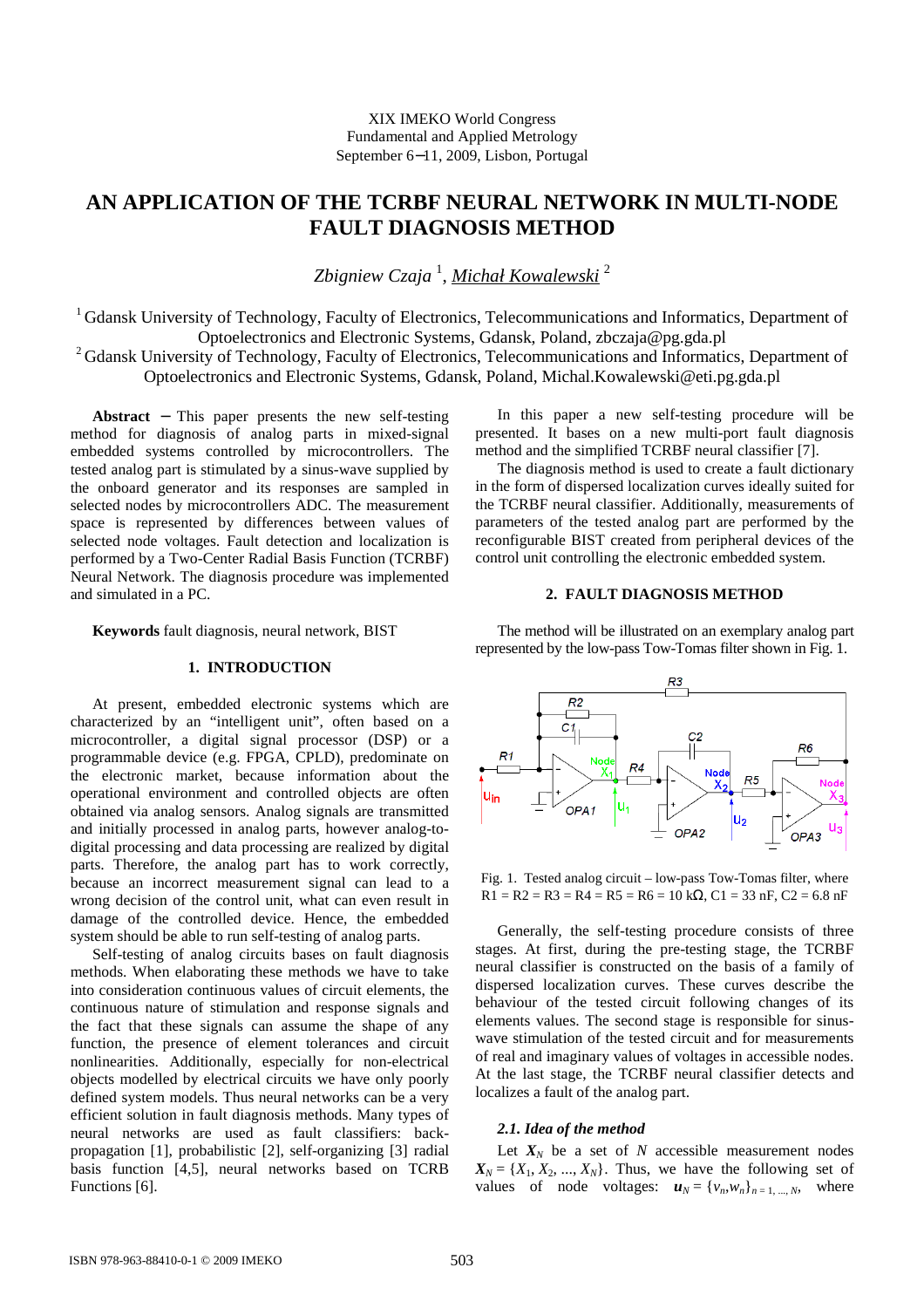$u_n = v_n + j \cdot w_n$ . These voltages can directly create a (2*·N*)dimensional measurement space in a way similar to [9,10], but in this case localization curves representing deviations of values of circuit elements often characterize widely different lengths, which depends on circuit sensitivity, and often they are not situated optimally. This makes it difficult to perform correct fault localization.

Hence, it is proposed to create a new measurement space, where coordinates have the following forms:  $\{v_{n,n-1},\}$  $w_{n,n-1}$ ,  $n = 2, ..., N$ , where  $v_{n,n-1} = v_n - v_{n-1}$ ,  $w_{n,n-1} = w_n - w_{n-1}$ . That is we create the space represented by differences between values of node voltages. In this case we improve the "dynamics" of length changes of localization curves. Lengths are more similar between themselves and curves are more separated as shown in Fig. 2 and Fig. 3.

It will be explained on the example of the circuit shown in Fig. 1. The denominator for all its node transfer functions is following:

$$
d = R_1 \cdot (R_2 \cdot R_3 \cdot R_4 \cdot R_5 - X_2 \cdot R_3 \cdot R_4 \cdot R_5 + X_1 \cdot X_2 \cdot R_2 \cdot R_6)(1)
$$

where  $X_1 = -1/(j\omega C_1)$ ,  $X_2 = -1/(j\omega C_2)$ . It is dependent on all elements, especially on  $R_1$ . However, the numerators for next node transfer functions have the forms:

$$
m_1 = X_1 \cdot R_2 \cdot R_3 \cdot R_4 \cdot R_5
$$
  
\n
$$
m_2 = X_1 \cdot X_2 \cdot R_2 \cdot R_3 \cdot R_5
$$
  
\n
$$
m_3 = -X_1 \cdot X_2 \cdot R_2 \cdot R_3 \cdot R_6
$$
  
\n(2)

Thus, we obtain the following differences between numerators of transfer functions for respective nodes:

$$
m_2 - m_1 = X_1 \cdot R_2 \cdot R_3 \cdot R_5 \cdot (X_2 - R_5)
$$
  
\n
$$
m_3 - m_2 = X_1 \cdot X_2 \cdot R_2 \cdot R_3 \cdot (R_5 + R_6)
$$
 (3)

It is seen from (2) and (3) that the difference  $m_2 - m_1$ between the  $1<sup>st</sup>$  and the  $2<sup>nd</sup>$  node function numerators is dependent on the same elements as the respective numerators. The same situation is for the  $m_3 - m_2$  difference. That is we decrease the size of the measurement space what decreases the size of the fault dictionary, simultaneously keeping the same level of the localization resolution. But this operation increases the "dynamic" of measurement signals, because signals for neighbouring nodes are moved about 180° and they added to themselves (see Fig. 1).

The new measurement space is described by the following transformation:

$$
T_i(p_i) = \sum_{n=2}^{N} \left( \text{Re}(u_n(p_i) - u_{n-1}(p_i)) \mathbf{i}_{2n-2} + \text{Im}(u_n(p_i) - u_{n-1}(p_i)) \mathbf{i}_{2n-3} \right)
$$
(4)

where:  $\mathbf{i}_n$  - is a coordinate vector along the *n* axis,  $u_n(p_i)$  – complex value of voltage in the node *n* for a change of  $p_i$ value of the *i*-th element,  $i = 1,..., I, I$  – the number of circuit elements, *N* – the number of accessible measurement nodes.

The transformation (4) maps the changes of circuit element values  $\{p_i\}_{i=1,\dots,I}$  into a family of localization curves placed in the  $(2\cdot N - 2)$ -dimensional measurement space. For the circuit shown in Fig. 1 we have a 4 dimensional space. Thus the transformation (1) is presented

in two three-dimensional spaces (Fig. 2, 3). Localization curves in these figures were drawn for  $\pm 50\%$  changes of element values with reference to their nominal values *pj nom*.



Fig. 2. The map of localization curves for the tested circuit in the 3-dimensional measurement space:  $\text{Re}(u_{2,1}), \text{Im}(u_{2,1}), \text{Re}(u_{3,2}).$ 

Localization curves are a graphical description of circuit proprieties following from changes of its element values. All curves cross at a point which is the nominal state of the circuit. Assumption of element tolerances causes dispersion of localization curves. Thus we need a classifier with good generalization capabilities to correctly localize faults. This requirement can be fulfilled by the TCRBF classifier, which is constructed on the basis of dispersed localization curves.



Fig. 3. The map of localization curves for the tested circuit in the 3-dimensional measurement space:  $\text{Re}(u_{2,1}), \text{Im}(u_{2,1}), \text{Im}(u_{3,2}).$ 

#### *2.2. The measurement procedure*

The measurement procedure is performed by microcontroller ATmega16 and its internal devices [11]: analog multiplexer, 10-bit ADC and 16-bit Timer 1 (Fig. 4).

The tested analog part is stimulated by the sinus-wave and its responses are sampled in particular nodes by the ADC in moments established by the Timer.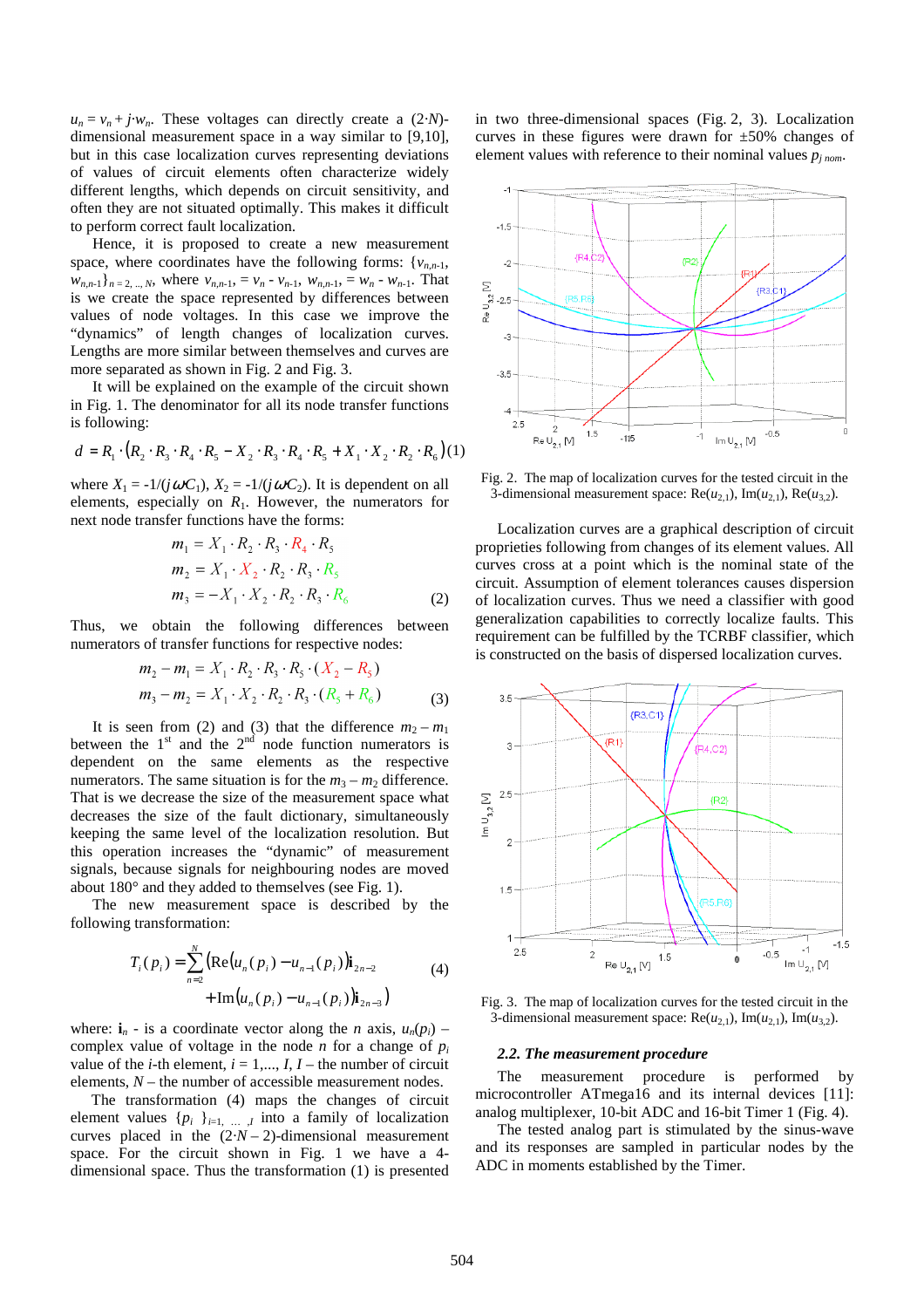

Fig. 4. Example of the electronic embedded system in the selftesting configuration

Timings of the measurement procedure are shown in Fig. 5. Each signal is sampled three times, where time distances between samples are set to one fourth of the period *T*. Time distances between samples for subsequent signals are equal to a half of the period. Thanks to this, it is allowed to sample all signals at the same moments in relation to the start of sampling, because sampling of the next signal is shifted about one period. Sampling of the input signal  $u_{in}$  is needed to establish a random shift time  $T_{\alpha}$  of the sampling series. The third sample of each signal is used to eliminate the voltage offset. The first  $u_{n,1}$  and second  $u_{n,2}$  samples of the node voltage signal  $u_n$  are used to calculate their real and imaginary values.



Fig. 5. Timings of the measured signals during the self-testing procedure in the input node and nodes  $X_1$  and  $X_2$ .

The algorithm of the measurement procedure (Fig. 6) consists of a measurement part which is responsible for control of the measurement. The main function configures the ADC, starts the timer and waits for the end of sampling (it waits for the measurement of nine voltage samples). The interrupt service of the timer starts the ADC conversion and actualizes the counting time between next samples. The interrupt service of the ADC conversion complete saves the voltage samples and changes the channel of the analog multiplexer to measure the next node voltage. During the calculation part, the microcontroller computes the real  $v_n$ and imaginary *wn* parts of the *n*-th node voltage basing on:

$$
\begin{cases} v_n = (u_{n,1} \cdot u_{in,1} + u_{n,2} \cdot u_{in,2}) \cdot \chi \\ w_n = (u_{n,1} \cdot u_{in,2} - u_{n,2} \cdot u_{in,1}) \cdot \chi \end{cases}
$$
 (5)

where the value  $\chi = 1 / U_{\text{in}}$  is constant and known, what considerably simplifies calculations of these values, because we use only addition and multiplication operations.

Next it calculates differences between these values:  $v_{n,n-1}$ ,  $= v_n - v_{n-1}$ ,  $w_{n,n-1}$ ,  $= w_n - w_{n-1}$ .



Fig. 6. The algorithm of the measurement procedure

#### **3. USE OF THE TCRBF NEURAL NETWORK**

Detection and localization of faults in the proposed method are performed by a neural network with TCRB functions [6,7]. The usefulness of the TCRB function in dictionary methods based on localization curves follows from the fact that the localization curve (Fig. 7a) can be transformed only with a few TCRB functions (Fig. 7d). In advance, some experiments with Radial Basis Function Neural Networks (RBFNN) for diagnosis purposes were performed [4,5]. Unfortunately an accurate transformation of localization curves with RBFNN requires a lot of Radial Basis (RB) functions in the architecture (Fig. 7b). Hence it appears an idea to construct a new neuron for better transformation of stretched clusters of dispersed localization curves.

The TCRB function radially maps the space around a line segment with endpoints  $c^{(1)}$  and  $c^{(2)}$  (Fig. 7c) with the following equation:

$$
y(\mathbf{x}) = \exp\left(-\frac{1}{s^2(\mathbf{x})}\sum_{i=1}^n (x_i - w_i(\mathbf{x}))^2\right),\tag{6}
$$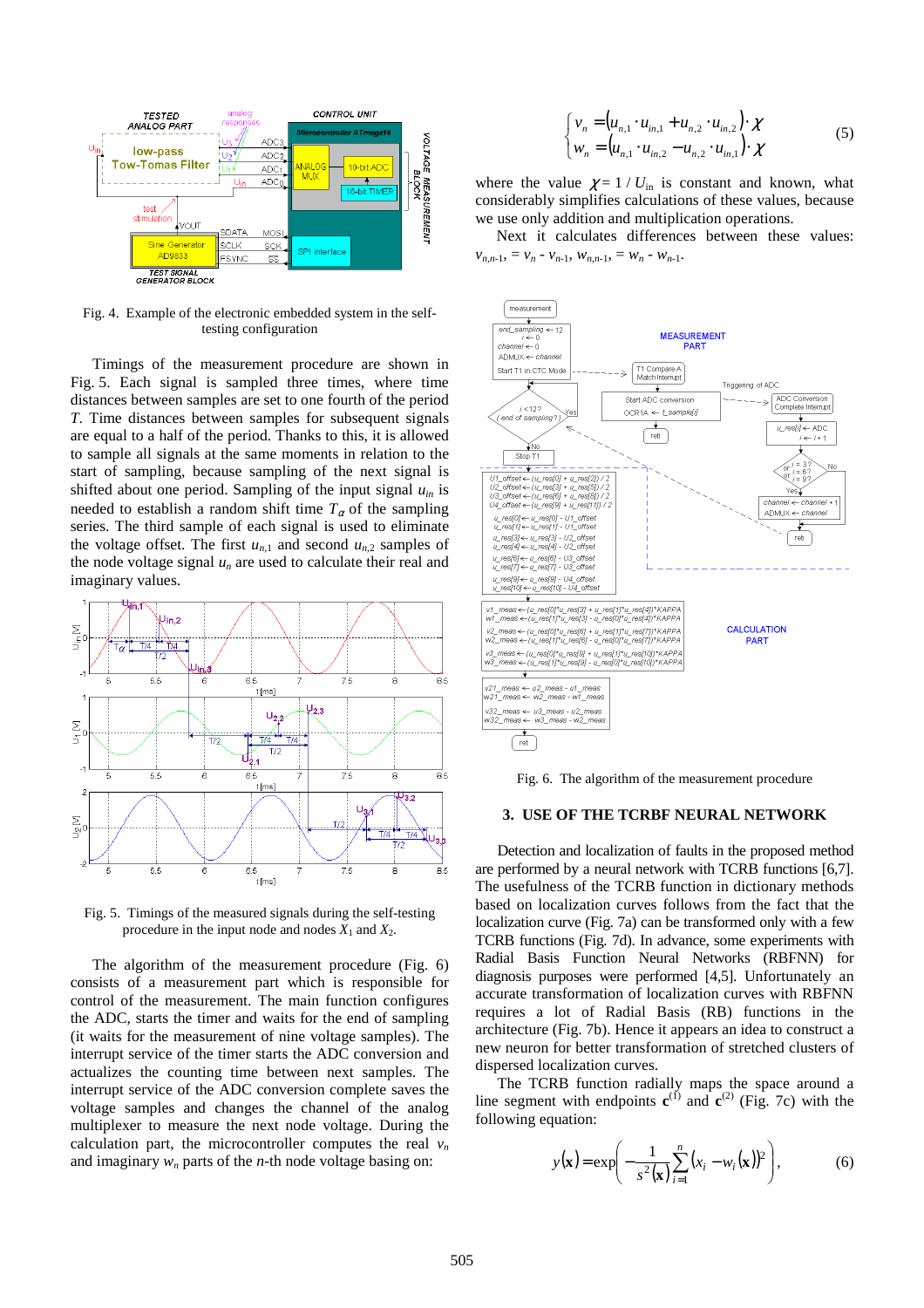where: *s*(**x)** is the *scaling function* describing the localization curve dispersion changing form  $\sigma_1$  to  $\sigma_2$  and  $w_i(\mathbf{x})$  ( $i = 1, 2, ..., n$ ) are *center functions* depending on coordinates of centers  $\mathbf{c}^{(1)}$  and  $\mathbf{c}^{(2)}$  [6].



Fig. 7. Idea of localization curve transformation with RB and TCRB functions.

Applying some TCRB functions to each localization curve of the testing circuit gives the possibility to obtain information about distances between the measurement point and localization curves. This information is given as a vector of real values from the range (0, 1]. If the measurement point lies near the localization curve then one of TCRB functions assigned to that curve has the value close to 1. Otherwise, if the measurement point lies far from the localization curve, all TCRB functions assigned to this curve have values close to 0. The number of required TCRB functions for each localization curve depends on its curvature. For a curve similar to a straight line only one TCRBF is needed. The more bent the curve is the more TCRB functions are required. A graphical illustration of activation regions of TCRB functions for exemplary dispersed localization curves is shown in Fig. 8.



Fig. 8. Graphical illustration of activation regions of TCRB functions for exemplary dispersed localization curves.

# *3.1. Architecture of TCRBF classifier*

The TCRBF classifier proposed in this paper is a threelayer feed-forward network (Fig. 9).



Fig. 9. The TCRBF neural network structure.

Its architecture is based on other neural networks with RB functions (RBFNN, Probabilistic, Generalised Regression). TCRB functions assigned to localization curves are placed in the  $1<sup>st</sup>$  hidden layer. They play the role of radial mapping of dispersed localization curves to real values from the range (0, 1]. Dispersion is caused by circuit element tolerances. Neurons in the  $2<sup>nd</sup>$  hidden layer group TCRB functions in *C* classes, which include singletons and ambiguity groups, and produce maximum values (M) of TCRBF outputs.

The output layer is a perceptron with a hard limit transfer function, which produces a vector *f* with 0 and 1 values. Each neuron in the output layer is fed only with two signals: maximum value of TCRB functions assigned to a class and constant bias  $-\lambda$ . The network output vector *f* combines information about the state of the testing circuit and moreover about the fault class.

An additional summing function sums perceptron output values and gives the value  $s = f_1 + f_2 + ... + f_c$ , which presents the state of the testing circuit as a single integer value from the range [0, *C*].

The TCRBF classifier is able to distinguish between three states of the circuit: fault-free state  $(s = C)$ , single fault or ambiguity group  $(1 \leq s < C)$ , multiple fault  $(s = 0)$ .

## *A. Fault free state*

If the measurement point is located near the nominal point then all TCRB functions located closest to the nominal point and assigned to different classes have output values  $y_1, \ldots, y_C$  greater than  $\lambda$ . Hence the sum of all values from the perceptron outputs gives  $s = C$ . It indicates a fault-free state of the circuit.

## *B. Single fault or ambiguity group*

Else if the measurement point is located near one of localization curves assigned to a fault class and far from others, then only one value  $y_i$  is grater than  $\lambda$  and the sum of all values from the perceptron outputs gives  $s = 1$ . In this case a single "one" in the output vector *f* indicates a fault class (single fault or ambiguity group). We meet with ambiguity also when  $1 < s < C$ . In this case the measurement point is located near more than one localization curves assigned to different fault classes.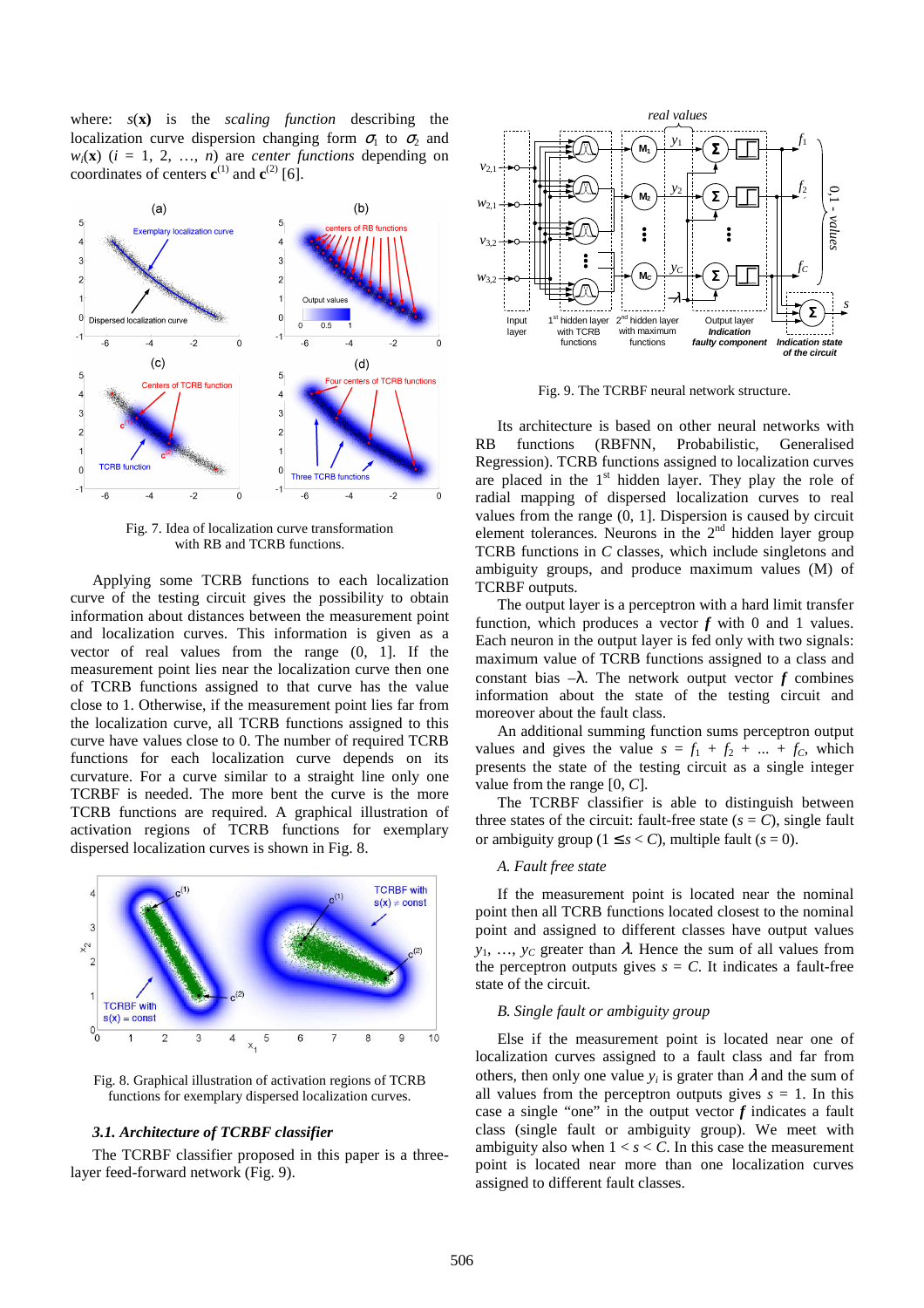### *C. Multiple fault*

Finally if the measurement point is located far from any of localization curves then all values  $y_i$  are lower than  $\lambda$  and the sum of all values from the perceptron outputs gives  $s =$ 0. In this case we meet with a multiple fault and it is impossible to indicate which element is faulty.

A constant parameter  $\lambda \in (0, 1)$ , applied to the perceptron layer, makes it possible to describe the sizes of decision regions in the measurement space. For  $\lambda$  close to 1 decision regions are narrowed to spaces located near localization curves. It is best suited for circuits with small element tolerances. Otherwise, if  $\lambda$  is close to 0, decision regions are wide and circuits with greater element tolerances can be correctly diagnosed.

## *3.2. Construction of TCRBF classifier*

In contrast to RBF or feed-forward back-propagation (FFBP) neural networks, TCRBFNN does not require training. Centers of TCRB functions are placed on localization curves of the testing circuit with a known model. Scaling parameters of TCRB functions are obtained on the basis of Monte Carlo analysis in selected centers.

The center selection method bases on linear interpolation of localization curves. Starting from two centers placed on extreme points of the localization curve, in next steps points farthest to the interpolation curve are selected as new centers and also as new interpolation nodes. This procedure is repeated until the maximum distances between localization and interpolation curves are lower then the assumed distance  $d_{\text{max}}$ .

In the second step for all selected centers the Monte Carlo analysis is performed in order to obtain localization curves dispersion. With assumption of normal distribution of points in each cluster, standard deviations of multivariate normal distribution are estimated and used as scaling parameters of TCRB functions.

Fig. 10 presents interpolation curves and data clusters obtained from the Monte Carlo analysis with assumption of 3% element tolerances for the circuit shown in Fig. 1.



Fig. 10. Interpolation curves and data clusters obtained for the circuit shown in Fig. 1 and used in TCRBF classifier construction stage.

Connections between the  $1<sup>st</sup>$  and the  $2<sup>nd</sup>$  hidden layer are made easily, as we know the circuit model and know how to bind identification curves with fault classes. In case of lack of the circuit model, when only experimentally acquired measurements are available, TCRBF centers can be obtained with the fuzzy c-means clustering algorithm [4].

The parameter  $\lambda$  of the output layer is selected experimentally in order to decrease the classification error.

#### *3.3. Simulation results*

The proposed diagnosis procedure with the TCRBF classifier was used for faults detection and localization in the low-pass filter shown in Fig. 1. Three TCRBF classifiers with different architectures were constructed (Table 1) and their generalization capabilities were compared. A different number of the following input coordinates was used in each classifier: Re( $u_{2,1}$ ), Im( $u_{2,1}$ ), Re( $u_{3,2}$ ), Im( $u_{3,2}$ ).

Table 1. TCRBF classifiers parameters.

| Input<br>dimen-<br>sion | Number<br>of TCRB<br>functions | <b>Network</b><br>architecture | Number of TCRB functions<br>per each element |                |                |       |       |       |  |                            |
|-------------------------|--------------------------------|--------------------------------|----------------------------------------------|----------------|----------------|-------|-------|-------|--|----------------------------|
|                         |                                |                                | $R_1$                                        | R <sub>2</sub> | $R_3$          | $R_4$ | $R_5$ | $R_6$ |  | $\mathbf{C}^{\mathcal{P}}$ |
| 2D                      | 19                             | $2 - 19 - 4 - 4$               | $\overline{c}$                               |                | $\overline{c}$ | 4     | ۰     | 8     |  |                            |
| 3D                      | 28                             | $3 - 28 - 5 - 5$               | $\mathfrak{D}_{1}$                           | 3              |                |       | 3     | 8     |  |                            |
| 4D                      | 32                             | $4 - 32 - 5 - 5$               |                                              | 3              | 8              |       |       | 8     |  |                            |

The number of TCRB functions and classes in each classifier depends on the dimension of the input space (except the curvature of localization curves). For more dimensions, localization curves are more distant from each other and faults are more distinguishable. In this case more TCRB functions are needed and more classes can be created.

Localization curves of some elements cover each other and form ambiguity groups, for example  $\{R_4, C_2\}$ . Hence one needs to apply TCRB functions only for one element in the ambiguity group. An increase in the number of input dimensions from 2 to 3 caused separation of localization curves in the ambiguity group  $\{R_3, R_5, R_6, C_1\}$ . For this group two classes were formed:  $\{R_3, C_1\}$  and  $\{R_5, R_6\}$ . Graphical illustrations of the  $1<sup>st</sup>$  hidden layer (with TCRB functions) activation regions in 2- and 3-dimensional input spaces are shown in Fig. 11 and Fig. 12. We can see a very good fit to localization curves.



Fig. 11. Graphical transformation of dispersed localization curves by the TCRBF neural classifier in the 2-dimensional measurement space with coordinates:  $\text{Re}(u_{2,1}), \text{Im}(u_{2,1}).$